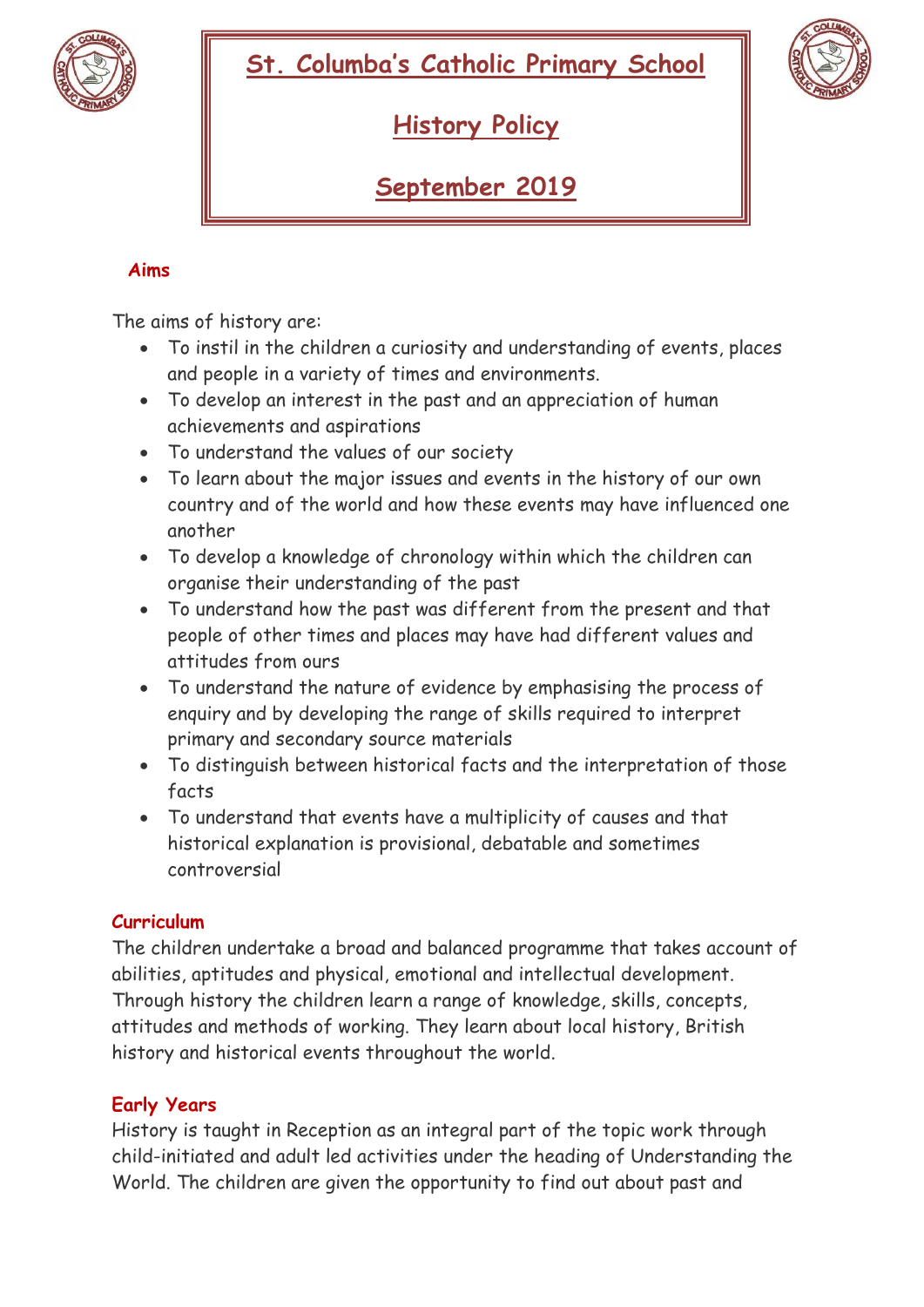present events in their own lives, and those of their families and other people they know. In the Foundation stage History makes a significant contribution to developing a child's understanding of the world through activities such as looking at pictures of famous people in history or discovering the meaning of new and old in relation to their own lives.

### **Key Stage 1**

Throughout Key Stage 1, pupils learn about people's lives and lifestyles. They find out about significant men, women, children and events from the recent and more distant past in their own locality, Britain and the wider world. They listen, and respond to stories and use sources of information to help them ask and answer questions. They learn how the past is different from the present.

#### **Key Stage 2**

Throughout Key Stage 2 pupils learn about significant people, events and places from both recent and more distant past locally and worldwide. They learn about change and continuity in their own area, in Britain and in other parts of the world. They look at history in a variety of ways, for example from political, economic, technological and scientific, social, religious, cultural or aesthetic perspectives. They use different sources of information to help them investigate the past both in depth and in overview, using dates and historical vocabulary to describe events, people and developments. They also learn that the past can be represented and interpreted in different ways.

#### **Teaching and Learning**

Our principal aim is to develop the children's knowledge, skills and understanding in history and we use a variety of teaching and learning styles in our history lessons. We believe in whole-class teaching methods and combine these with enquiry-based research activities. We believe children learn best when:

- They have access to, and are able to handle artefacts.
- They go on visits to museums and places of interest.
- They have access to secondary sources such as books and photographs.
- Visitors talk about personal experiences of the past.
- They listen to and interact with stories from the past.
- They undertake fieldwork by interviewing family and older friends about changes in their own and other people's lives.
- They use drama and dance to act out historical events.
- They are shown, or use independently, resources from the internet and videos.
- They are able to use non-fiction books for research.